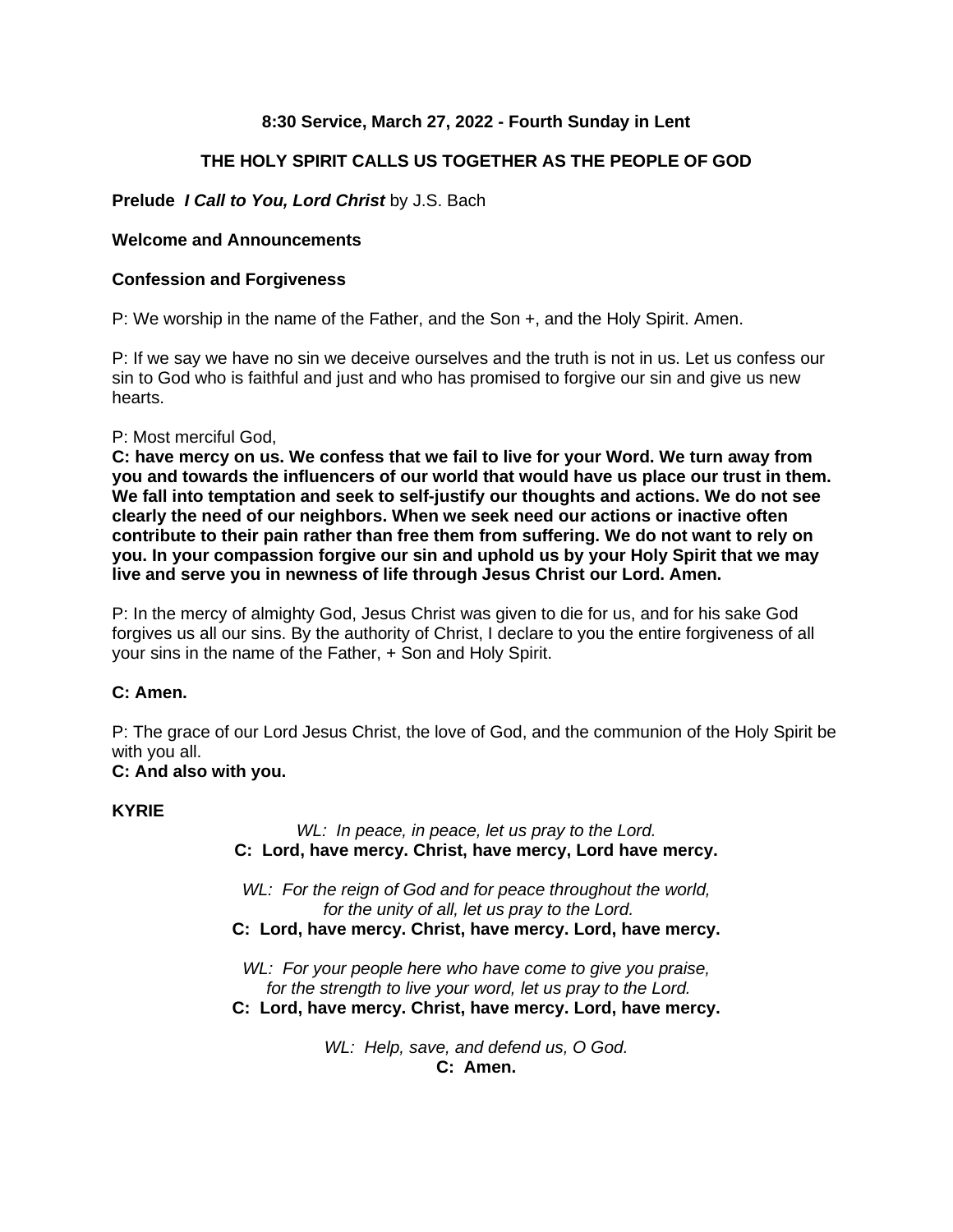**Prayer of the Day**

*WL: Let us Pray,*

**C: God of compassion, you welcome the wayward, and you embrace us all with your mercy. By our baptism clothe us with garments of your grace, and feed us at the table of your love, through Jesus Christ, our Savior and Lord, who lives and reigns with you and the Holy Spirit, one God, now and forever. Amen.**

#### *GOD SPEAKS TO US IN SCRIPTURE, PREACHING AND SONG*

**FIRST READING Psalm 23**

**SECOND READING 2 Corinthians 5: 16-21**

**CHILDREN'S MESSAGE**

**GOSPEL ACCLAMATION** *Return To God*

 **Return to God with all your heart, the Source of grace and mercy; Come seek the tender faithfulness of God. (Repeat)**

**GOSPEL Luke 15: 1-3, 11b-32**

After the Reading: The Gospel of the Lord. **C: Thanks be to God.**

#### **MESSAGE**

**HYMN OF THE DAY I Heard the Voice of Jesus Say** (ELW #332)

**1 I heard the voice of Jesus say, "Come unto me and rest; lay down, O weary one, lay down your head upon my breast." I came to Jesus as I was, so weary, worn, and sad; I found in him a resting-place, and he has made me glad.**

**2 I heard the voice of Jesus say, "Behold, I freely give the living water, thirsty one; stoop down and drink and live." I came to Jesus, and I drank of that life-giving stream; my thirst was quenched, my soul revived, and now I live in him.**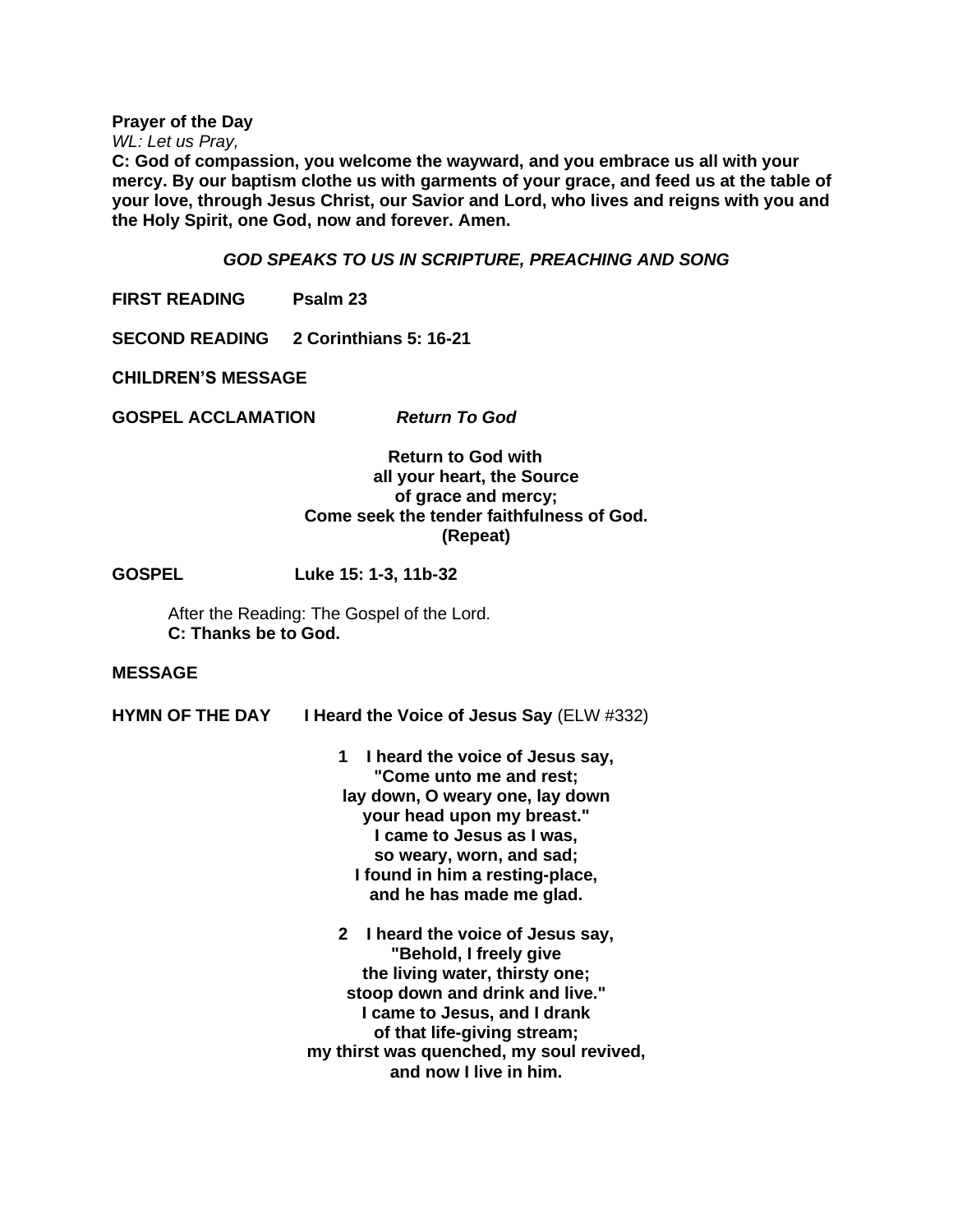**3 I heard the voice of Jesus say, "I am this dark world's light; look unto me, your morn shall rise, and all your day be bright." I looked to Jesus, and I found in him my star, my sun; and in that light of life I'll walk till trav'ling days are done.**

**APOSTLE'S CREED** *WL: Let us confess our faith in the words of the Apostles' Creed:*

**C: I believe in God, the Father almighty, creator of heaven and earth. I believe in Jesus Christ, God's only Son, our Lord, who was conceived by the Holy Spirit, born of the virgin Mary, suffered under Pontius Pilate, was crucified, died, and was buried; he descended into hell.**

**On the third day he rose again; he ascended into heaven, he is seated at the right hand of the Father, and he will come to judge the living and the dead.**

**I believe in the Holy Spirit, the holy catholic church, the communion of saints, the forgiveness of sins, the resurrection of the body, and the life everlasting. Amen.**

**THE PRAYERS** *WL: Lord in your mercy,*  **C: Hear our prayer.** 

# **SHARING A SIGN OF CHRIST'S PEACE**

P: The peace of the Lord be with you always! **C: And also with you!**

### **GOD FEEDS US WITH THE PRESENCE OF JESUS CHRIST**

**OFFERING Ministry Team Update: Children, Youth & Family**

**OFFERATORY O Dearest Jesus, Where Hast Thou Offended?** By Johann Christoph Oley

## **OFFERING PRAYER**

P: Merciful God,

**C: as grains of wheat scattered upon the hills were gathered together to become one bread, ho let your church be gathered together from the ends of the earth into your kingdom, for yours is the glory through Jesus Christ, now and forever. Amen.**

**GREAT THANKSGIVING**

**SANCTUS**

**WORDS OF INSTITUTION**

**LORD'S PRAYER**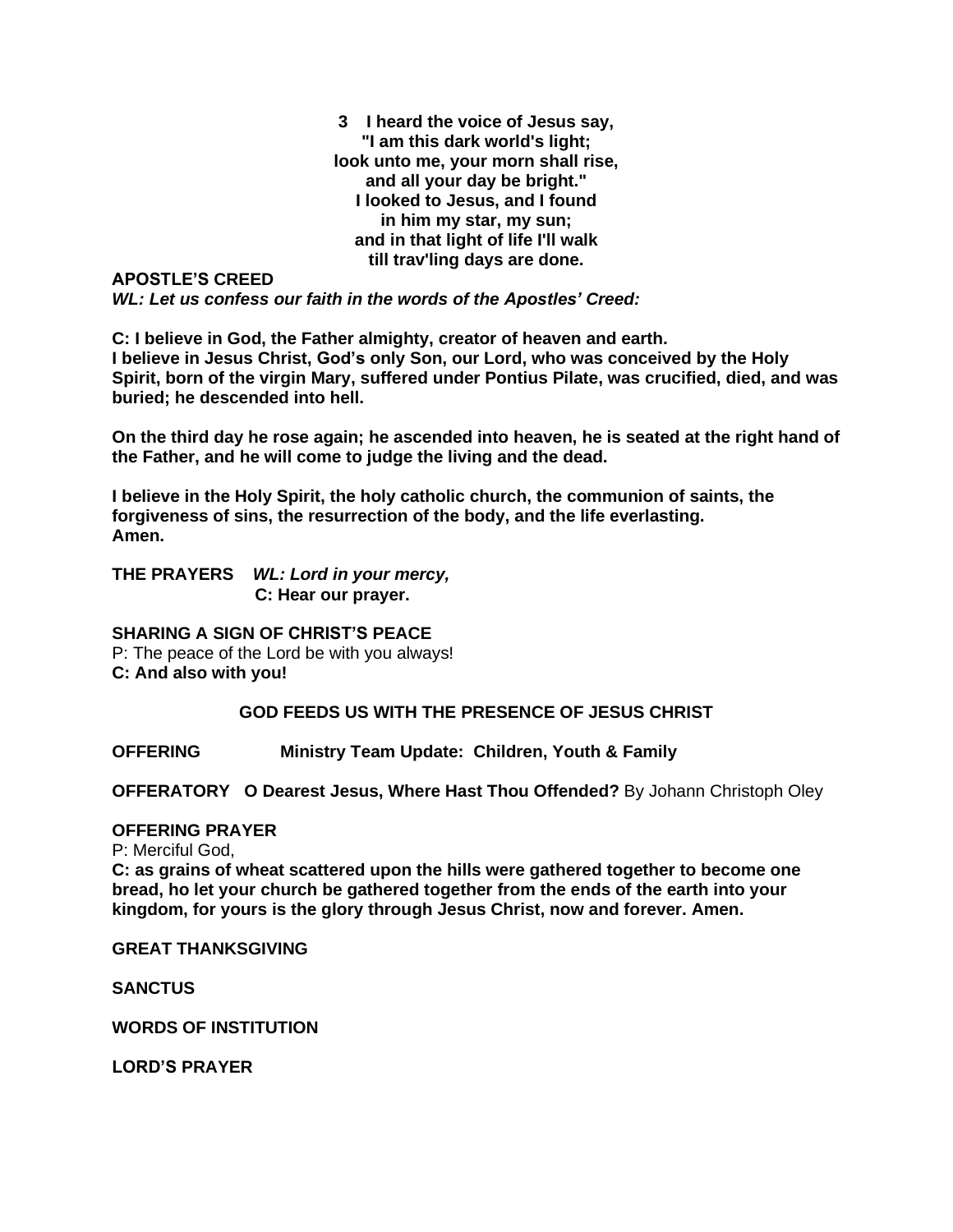#### **COMMUNION HYMNS** *Lamb of God*

**Lamb of God, you take away the sin of the world: have mercy on us, mercy on us, mercy on us.**

**Lamb of God, you break the chains of hatred and fear: have mercy on us, mercy on us, mercy on us.**

**Lamb of God, you are the way of justice and peace: have mercy on us, mercy on us, mercy on us.**

**Lamb of God, you are the way of mercy and love: have mercy on us, mercy on us, mercy on us.**

> **Lamb of God, you take away the sin of the world: grant us peace, grant us peace, grant us peace.**

*Lord, Speak to Us, That We May Speak* (ELW #676*)*

**1 Lord, speak to us, that we may speak in living echoes of your tone; as you have sought, so let us seek your straying children, lost and lone.**

**2 Oh, lead us, Lord, that we may lead the wand'ring and the wav'ring feet; oh, feed us, Lord, that we may feed your hung'ring ones with manna sweet.**

**3 Oh, teach us, Lord, that we may teach the precious truths which you impart; and wing our words, that they may reach the hidden depths of many a heart.**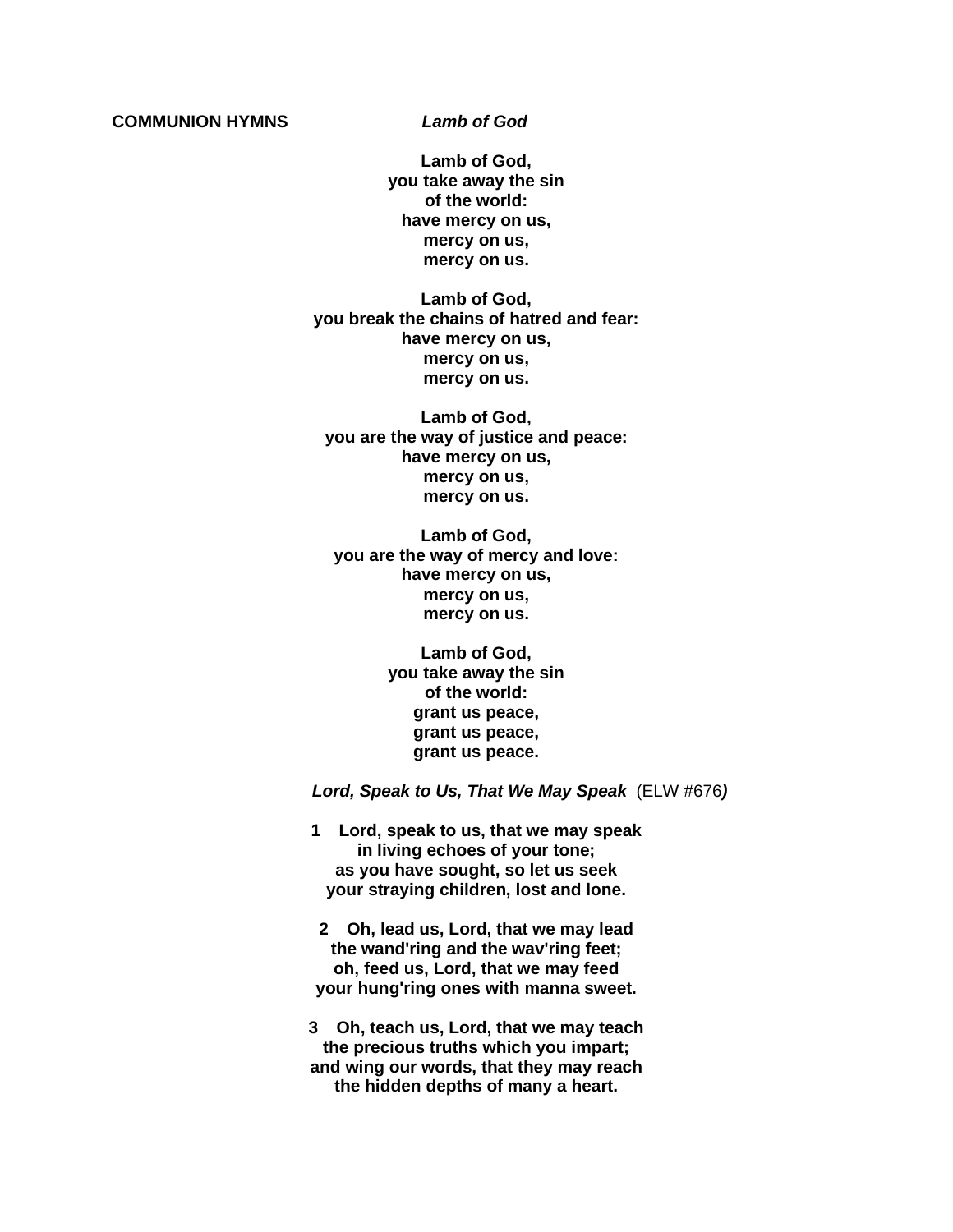#### **4 Oh, fill us with your fullness, Lord, until our very hearts o'erflow in kindling thought and glowing word, your love to tell, your praise to show.**

### **COMMUNION BLESSING**

#### **COMMUNION PRAYER**

P: Let us pray.

**C: O God, we thank you for gathering and feeding us as a mother hen embraces her young. Release us now to go on our way in these forty days, ready to see our work as prayer, ready to fast from complacency, and ready to share with those in need; through Jesus Christ, our Savior and Lord. Amen.**

#### **GOD BLESSES US AND SENDS US IN MISSION TO THE WORLD**

#### **BLESSING**

P: The Lord Bless you and keep you. The Lord's face shine upon you and be gracious unto you. The Lord look upon you with favor and give you God's peace. Amen.

**CLOSING SONG** *Our Father, We Have Wandered* (ELW #606)

**1 Our Father, we have wandered and hidden from your face; in foolishness have squandered your legacy of grace. But now, in exile dwelling, we rise with fear and shame, as, distant but compelling, we hear you call our name.**

**2 And now at length discerning the evil that we do, behold us, Lord, returning with hope and trust to you. In haste you come to meet us and home rejoicing bring, in gladness there to greet us with calf and robe and ring.**

**3 O Lord of all the living, both banished and restored, compassionate, forgiving, and ever-caring Lord, grant now that our transgressing, our faithlessness may cease. Stretch out your hand in blessing, in pardon, and in peace.**